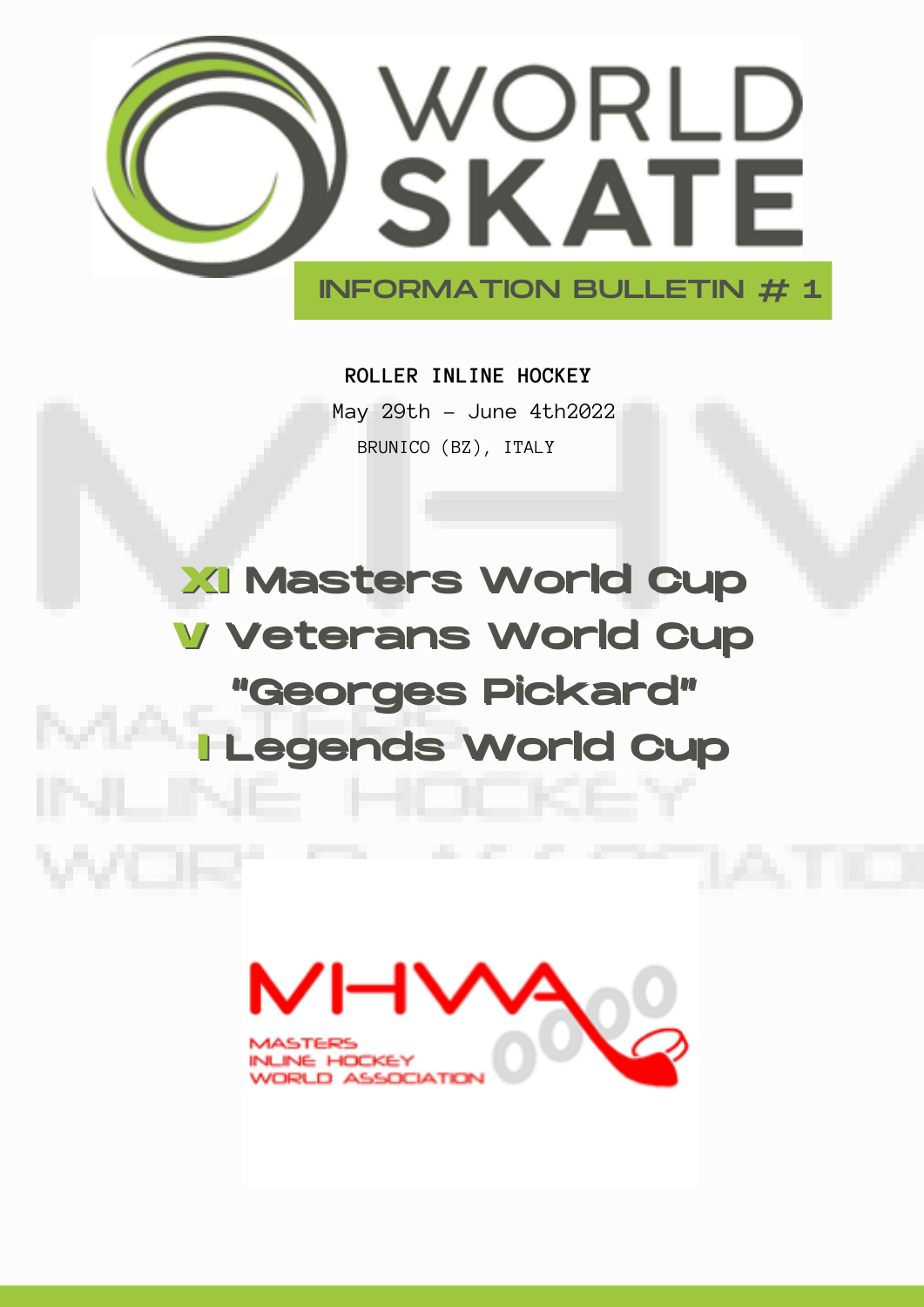# **CONTENT**

| p.3 |
|-----|
| p.4 |
| p.5 |
| p.5 |
| p.6 |
| p.7 |
| p.7 |
| p.7 |
|     |



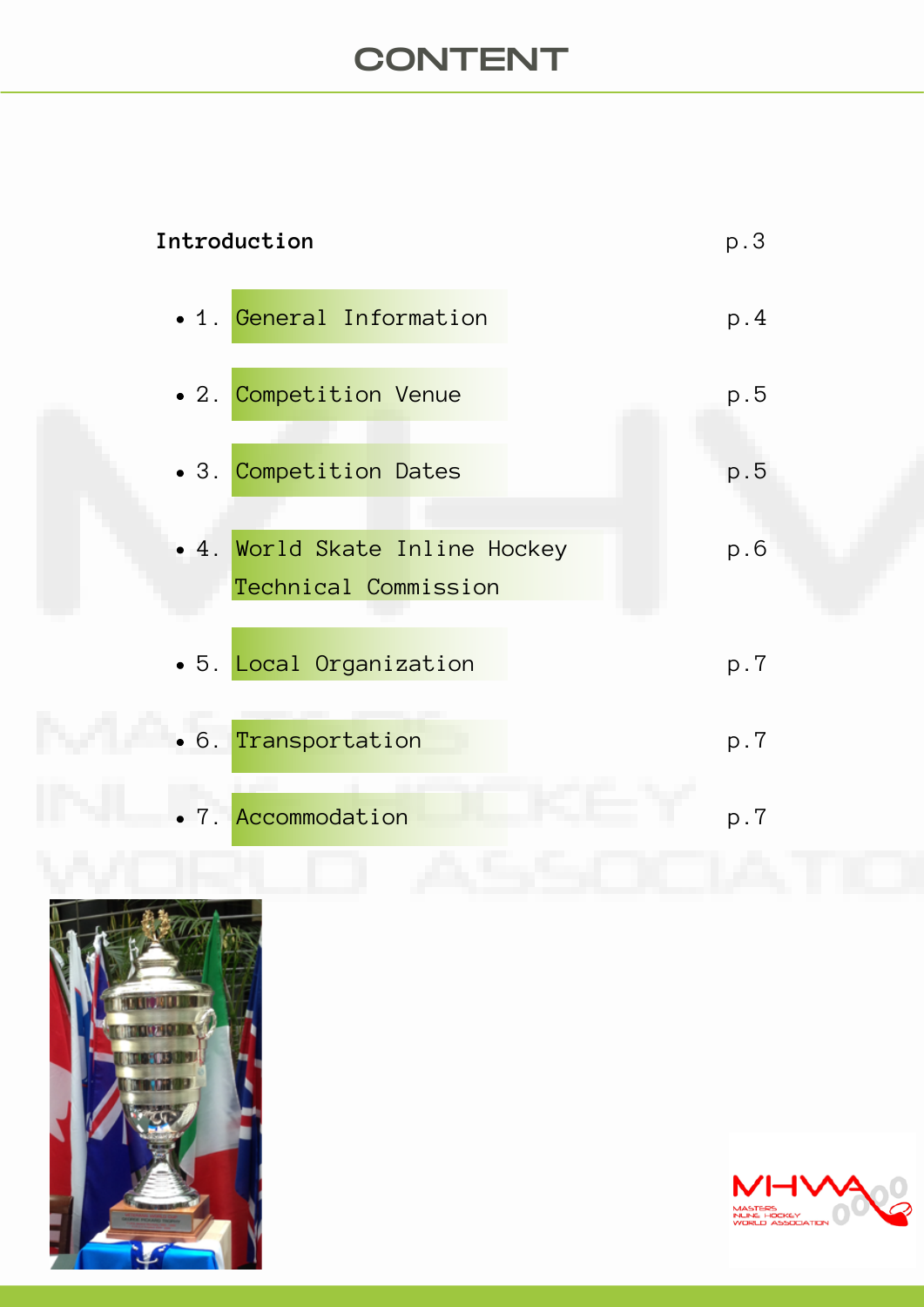# INTRODUCTION:

**This will be the 11th Edition of Masters World Cup**

**(former Veteran World Cup), the 5th Edition of Veterans World Cup "Georges Pickard" and 1st Edition of Legends World Cup, will be held in BRUNICO in SOUTH TYROL, ITALY, from 29th to 4thJune 2022. Thanks for the collaboration World Skate, MIHWA and FISR.**





**XI Masters World Cup V Veterans World Cup "Georges Pickard" I Legends World Cup**

| <b>Edition</b>                   | <b>Masters World Cup</b>                | <b>Masters World</b>                          | Nr.  | <b>Veterans World</b>                      | Nr.  |
|----------------------------------|-----------------------------------------|-----------------------------------------------|------|--------------------------------------------|------|
|                                  |                                         | <b>Cup Champion</b>                           | Team | <b>Cup Champion</b>                        | Team |
| 2010<br><b>FIRS</b>              | Great Britain - Bisley                  | 1. Czech Republic<br>2. France<br>3.Italy     | 5    |                                            |      |
| 2011<br><b>FIRS</b>              | Czech Republic -<br><b>Beroun</b>       | 1.Czech Republic<br>2.France<br>3.Italy       | 6    |                                            |      |
| 2012<br><b>FIRS</b>              | Italy - Pinerolo                        | 1.France<br>2.Czech Republic<br>3.Italy       | 6    |                                            |      |
| 2013<br><b>FIRS</b>              | $France - Anglet$                       | 1.France<br>2.Czech Republic<br>3.Slovakia    | 6    |                                            |      |
| 2014<br><b>FIRS</b>              | Czech Republic - Prague                 | 1.Czech Republic<br>2.France<br>3.Slovakia    | 8    |                                            |      |
| 2015<br><b>FIRS</b>              | Germany – Düsseldorf                    | 1.Czech Republic<br>2.Italy<br>3.Slovakia     | 8    |                                            |      |
| 2016<br>$MHWA - FIRS$            | Italy - Bolzano &<br>Merano             | 1.Czech Republic<br>2.U.S.A.<br>3.Switzerland | 12   | 1.Czech Republic<br>$2$ .Italy<br>3.France | 5    |
| 2017<br>$MHWA - FIRS$            | Italy - Bolzano &<br>Merano             | 1.Czech Republic<br>2.U.S.A.<br>3.Italy       | 12   | 1.Slovakia<br>2.U.S.A.<br>3.CzechRepublic  | 10   |
| 2018 MIHWA<br><b>WORLD SKATE</b> | Czech Republic -<br>Prerov & Novy Jicin | 1.France<br>2.Switzerland<br>3.Czech Republic | 12   | 1.Czech Republic<br>2.Slovakia<br>3.U.S.A. | 10   |
| 2019 MIHWA<br><b>WORLD SKATE</b> | Italy - Asiago & Roana                  | 1.France<br>2. U.S.A.<br>3.Italy              | 12   | 1.Czech Republic<br>2.France<br>3.Slovakia | 10   |
| 2020 MIHWA<br><b>WORLD SKATE</b> | NOT PLAY                                |                                               |      |                                            |      |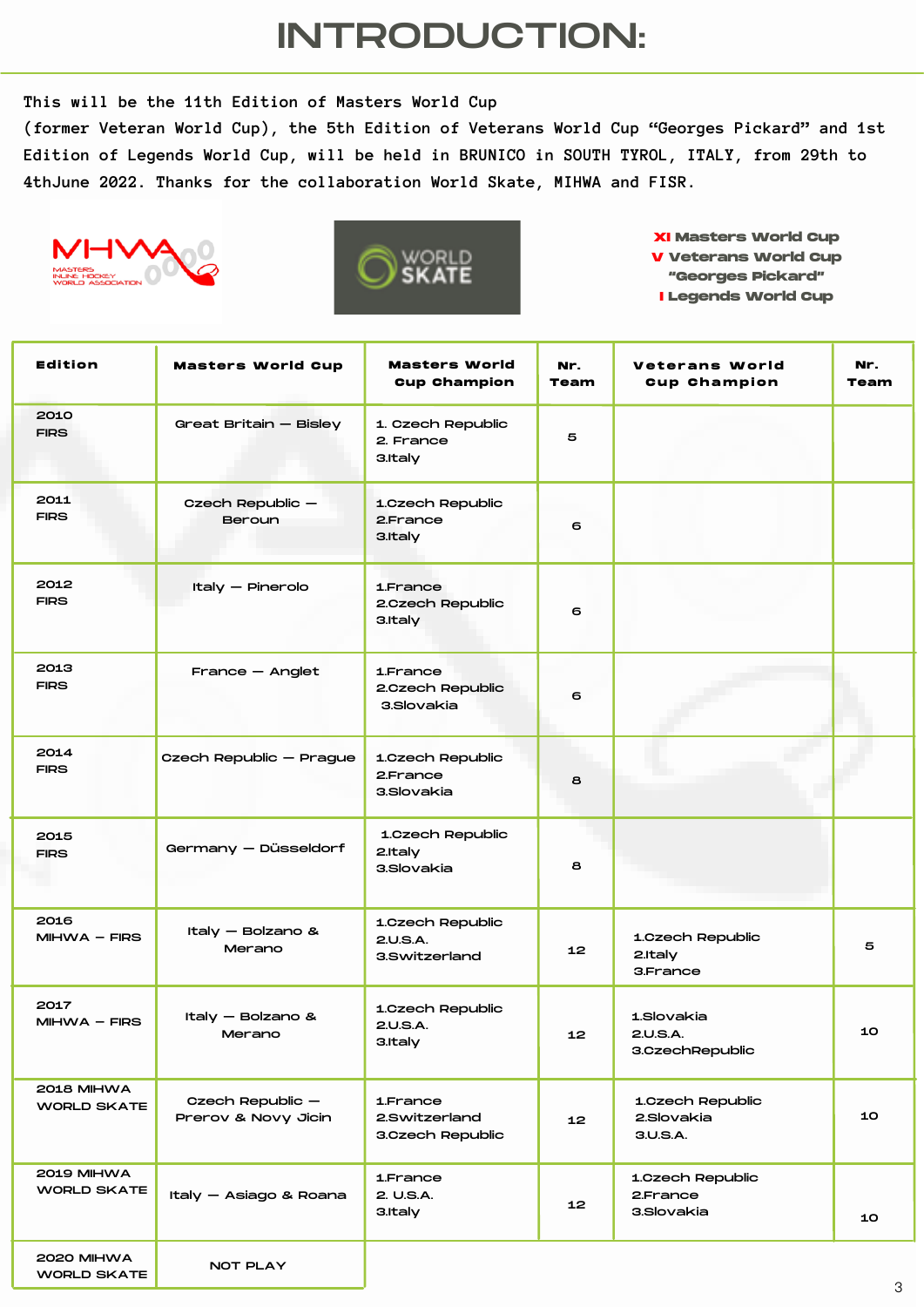**Masters, Veterans and Legends are very important for our sport. They are trainers or club managers. WORLD SKATE INLINE HOCKEY TECHNICAL COMMISSION members are happy to see old timers again on the spot.**

#### 1 GENERAL INFORMATION

**1.1 Eligibility of Teams and Players: Masters & Veterans World Cup is opened to any Team of a National Federation affiliated with the WORLD SKATE provided that this National Federation gives** permission to attend. Each player in Masters Cup has to be born in 1984 or before, for Veterans Cup each player has to be born in 1977 or before and Legends Cup each player has to be born in 1972 and **older.**

1.2 Team Size: Team rosters will consist of a minimum of six (6) players plus one (1) goalkeeper and **a maximum of sixteen (16) players including 2 goalies.**

**1.3 Dead Line: The 2022 World Cups are opened to the Inline Hockey Teams from all the National Federations affiliated with the WORLD SKATE provided that they confirm their entry prior to:**

### 31 st March 2022

**Teams must confirm their registration by returning the Application Form in attach at the present email to:**

**inlinehockey@worldskate.org with cc to: david.ninzatti@hotmail.it**

Communication with only one team representative!!!

### **DEADLINE for application 31stMarch 2022**

**1.4 Nationality of Players: players should be of the same nationality as the Team they are playing for. All participating Team members will be required to prove appropriate nationality and age at the World Cup Meeting prior to the scheduled games, by a valid passport issued from the Country being represented. ID card with mention of nationality will be accepted.**

**1.5 Referees: Each participating Team should supply a Referee (over 38) able to do the job at a good level, according to the spirit of Masters World Cup. If unable to supply a referee, please inform WORLD SKATE INLINE HOCKEY TECHNICAL COMMISSION.**

**1.6 Financial Conditions: each participating Team will be responsible for its own travelling, lodging and living expenses.**

**The entry fee to be paid directly by transfer by the National Federation to:**

**M.I.H.W.A. (Masters In Line Hockey World Association) is: 70€ (Euro) each player.**

Bank **Bank** Account Number

INTESA SAN PAOLO Piazza Paolo Ferrari, 10 20121 MILANO (ITALY)

MASTERS IN LINE HOCKEY WORLD ASSOCIATION IBAN : IT82 G030 6909 6061 0000 0150 520 BIC : BCITITMM

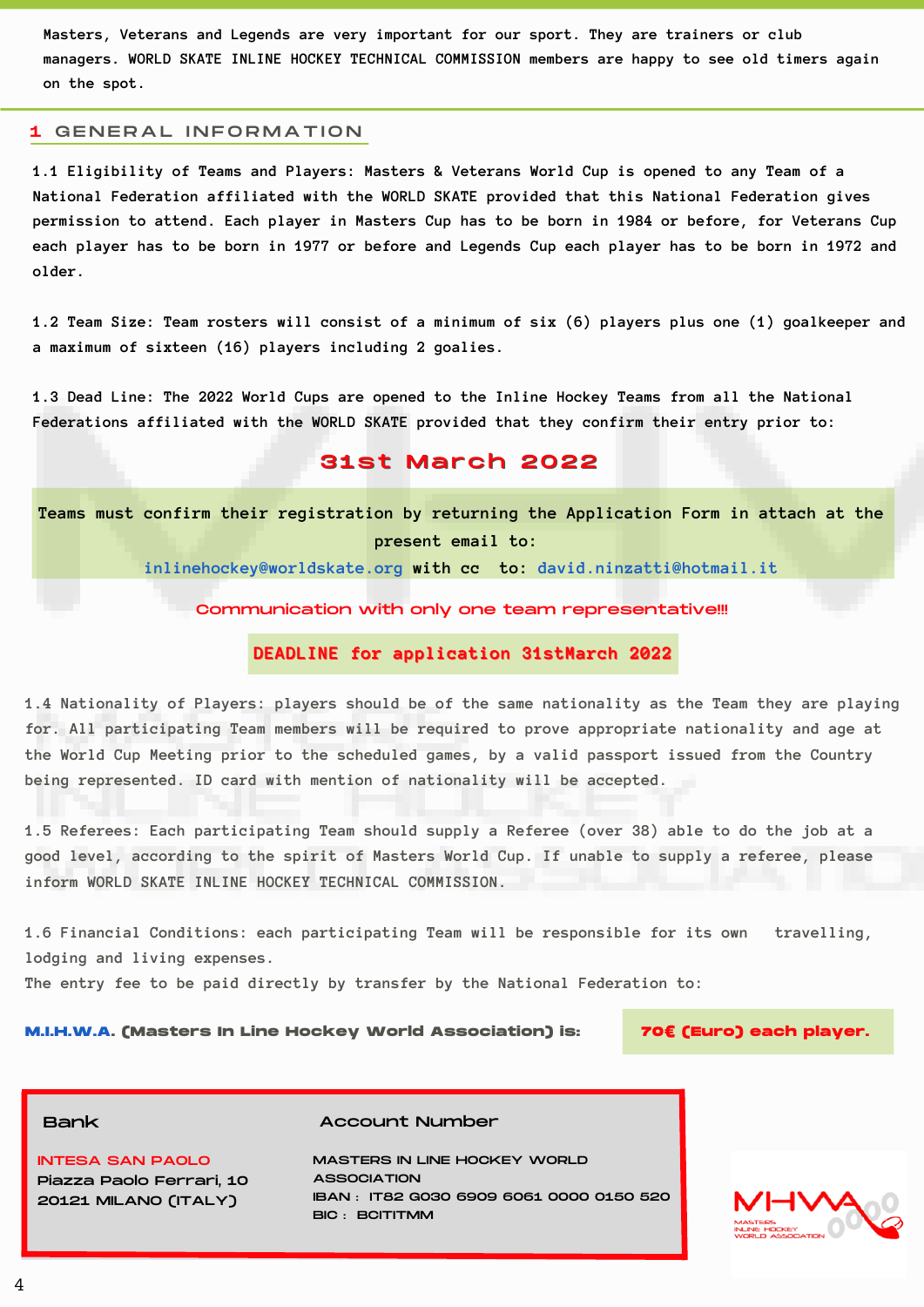**1.7** *Structure of the Masters World Cups***: Masters World Cups will be structured to give the attending Teams maximum games and fun. No more than 2 games/day.Depending on the number of teams, the organization may plan different pools.**

**WORLD SKATE In line Hockey Committee will allow:**

- **• 3 points to a team winning game**
- **• 1 point to each team in a tie game**
- **• 0 point to a team losing a game**

**1.8** *Rules of the Game:* **WORLD SKATE Inline Hockey Technical Commission shall have full governing control over the Masters World Cups, which must be played in accordance with:**

- WORLD SKATE Technical Inline Hockey Rules of the Game
- WORLD SKATE Statutes
- WORLD SKATE Administrative Rules

**1.9 With the registration at Masters and Veterans World Cup Tournament, athletes, staff and leadership of each team, acknowledge and accept that the Organization won't be responsible for any damages or accidents that may occur to anybody during the event. The organization provides a first-aid service on the field and if necessary, will help to organize transport to nearest hospital in (Bad Tolz), Brunico/Bruneck. All expenses related to ambulances, hospital stays, treatments, medicines or medical and health equipment, have to be paid and covert by the injured person or by his team. It's therefore suggested to all teams to subscribe a good insurance to cover accidents, medical expenses and hospitalization.**

#### 2 COMPETITION VENUE

# BRUNICO – BRUNECK INTERCABLE ARENA

**An der Arena 39031 BRUNICO ITALY Rink 1 size: 30X60 Rink 2 size: 30x60**

#### 3 COMPETITION DATES

**Official training: May 29th2022**

**Competitions: May 30th– June 4th 2022 evening**

**Course for Referees: May 29th2022 afternoon/evening**

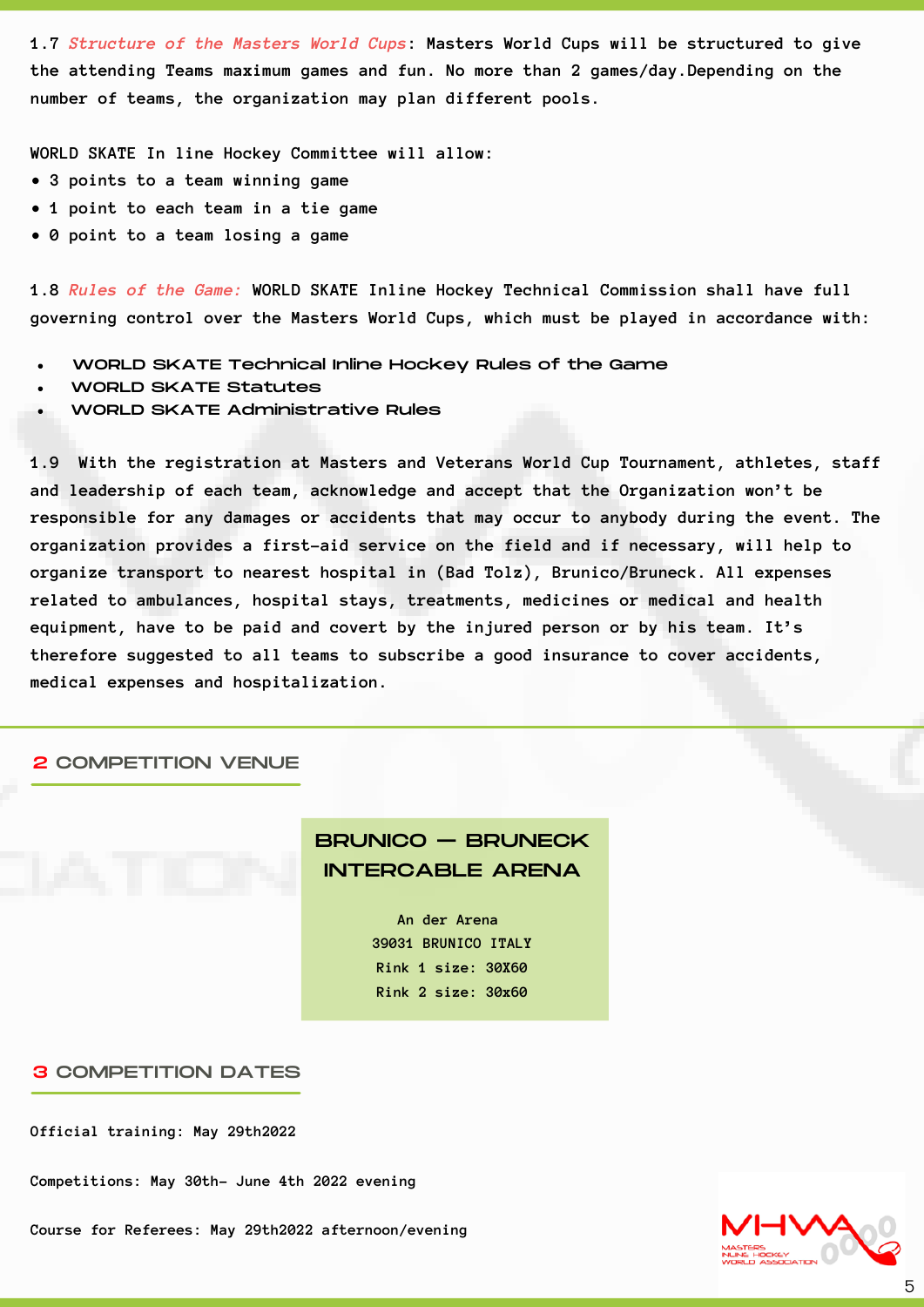# 2019 WORLD CUP STANDINGS – Asiago & Roana (Italy)

| Masters (over 38)<br>Born in 1984 and olders | Veterans (over 45)<br>Born in 1977 and olders |
|----------------------------------------------|-----------------------------------------------|
| <b>FRANCE</b>                                | <b>CZECH REPUBLIC</b>                         |
| <b>USA</b>                                   | <b>FRANCE</b>                                 |
| <b>ITALY</b>                                 | <b>SLOVAKIA</b>                               |
| <b>CZECH REPUBLIC</b>                        | <b>CANADA</b>                                 |
| <b>SLOVAKIA</b>                              | <b>USA</b>                                    |
| <b>BRAZIL</b>                                | <b>ITALY</b>                                  |
| <b>SLOVENIA</b>                              | <b>GERMANY</b>                                |
| <b>GREAT BRITAIN</b>                         | <b>GREAT BRITAIN</b>                          |
| <b>GERMANY</b>                               | <b>AUSTRALIA</b>                              |
| <b>HUNGARY</b>                               | NEW ZEALAND (NP)                              |
| <b>AUSTRALIA</b>                             |                                               |
| SWITZERLAND (NP)                             |                                               |
| CANADA (NP)                                  |                                               |
| SWEDEN (NP)                                  |                                               |
| COLOMBIA (NP)                                |                                               |
|                                              |                                               |
|                                              |                                               |

# 4 WORLD SKATE INLINE HOCKEY TECHNICAL COMMISSION:

| CHAIRMAN |  |
|----------|--|
| Member   |  |
| Member   |  |
| Member   |  |
| Member   |  |

Andrea **FONZAR I**

Bor is **DAR LE T** Dave **HAMMOND** Eddy **ROJAS** Ramin **AT IGHECHI** **Italy** France Canada **Mexico** Iran inlinehockey@worldskate.org andrea.fonzari@worldskate.org

# 4.1 MASTERS INLINE HOCKEY WORLD ASSOCIATION

| <b>President</b><br><b>Honorary Vice</b><br><b>President</b> | David NINZATTI<br>Alain BLANCHET | <b>Italy</b><br>France   | david.ninzatti@hotmail.it<br>ab.sacos58@gmail.com |
|--------------------------------------------------------------|----------------------------------|--------------------------|---------------------------------------------------|
| <b>Vice President</b>                                        | Martin MECERA                    | Czech<br><b>Republic</b> | martin.mecera@email.cz                            |
| Member                                                       | Pete WIRT                        | Canada                   | pete.wirt@gmail.com                               |
| Member                                                       | Duane <b>VOSS</b>                | <b>Australia</b>         | duanevoss@gmail.com                               |
| Honorary<br><b>President of</b><br><b>Veterans WC</b>        | Gilbert PORTIER                  | France                   | gilbert.portier@icloud.it                         |
| Honorary<br><b>President of</b><br><b>Masters WC</b>         | Alberto LASTRUCCI                | France                   |                                                   |